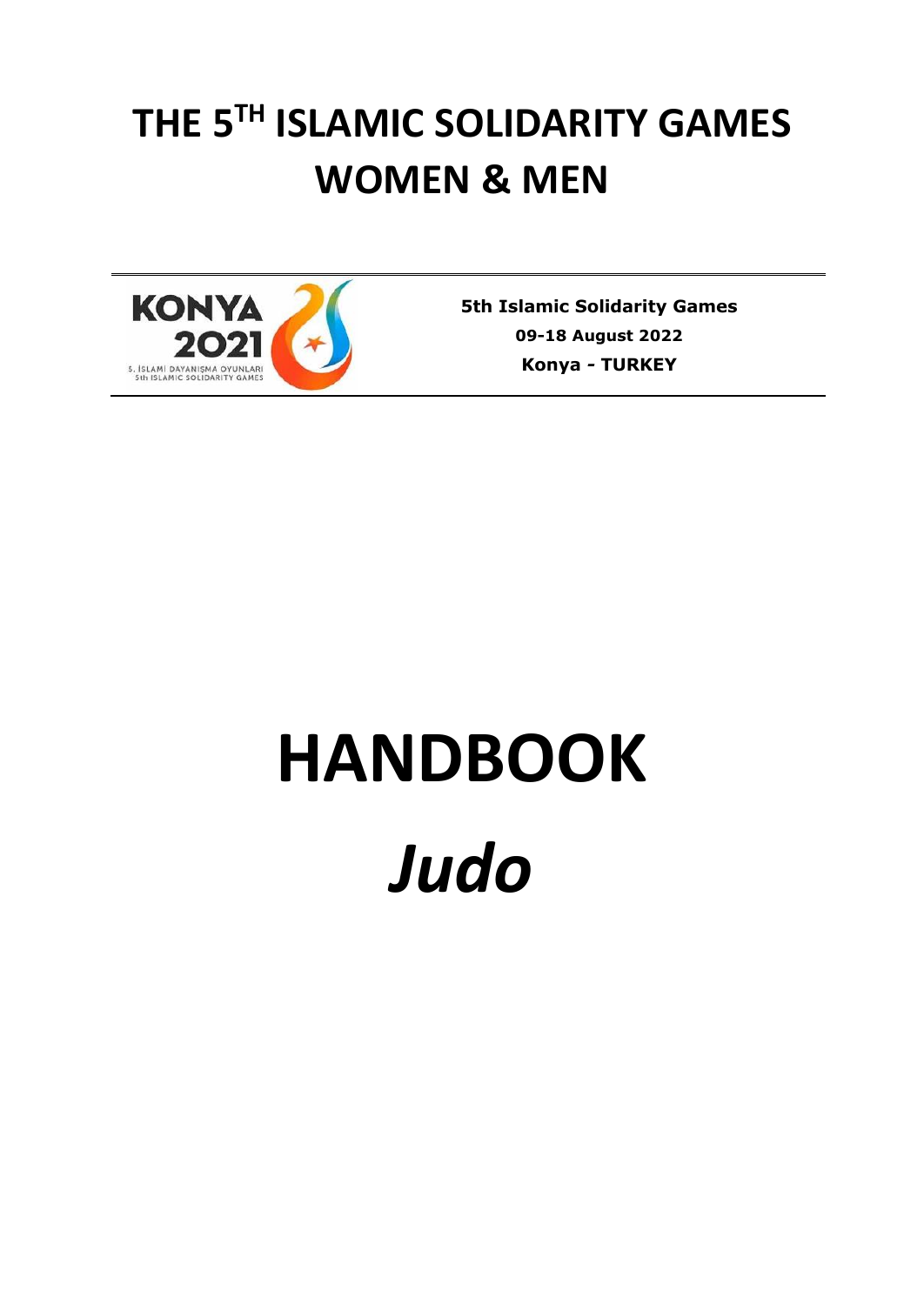## **Introduction**

| <b>Title</b>                     | <b>Sport Handbook-Judo</b>                                  |
|----------------------------------|-------------------------------------------------------------|
| <b>Headnote</b>                  | document provides a summary of the competition<br>This      |
|                                  | requirements and technical guidelines for Judo Competitions |
| Version                          | 1.3                                                         |
| Date of Issue                    | 10.01.2022                                                  |
| <b>Status</b>                    | <b>Final Version</b>                                        |
| <b>Document Owner</b>            | Halis Yunus ERSOZ                                           |
| <b>Name of Organizer</b>         | <b>Fatih UYSAL</b>                                          |
| <b>Issuing Organization Name</b> | <b>TISGOC</b>                                               |
| Category                         | Sport Technical                                             |
| <b>Access Restrictions</b>       | <b>TISGOC UNCLASSIFIED</b>                                  |

## **Handbook Revision Review**

| <b>Version</b> | Date              | <b>Author</b>                              | <b>Summary Flow</b>            |
|----------------|-------------------|--------------------------------------------|--------------------------------|
| 1.0            |                   | 08.10.2021 Turkish Judo Federation         | First Draft                    |
| 1.1            |                   | 12.11.2021   Sports Directorate            | General comments and revisions |
| 1.2            | 17.12.2021   ISSF |                                            | General comments and revisions |
| 1.3            |                   | 24.01.2022   International Judo Federation | <b>Final Version</b>           |

# **Abbreviations and Terminology**

| Title                                       | Abbreviation      | <b>Notes</b> |
|---------------------------------------------|-------------------|--------------|
| <b>Islamic Solidarity Sports Federation</b> | <b>ISSF</b>       |              |
| Turkey Islamic Solidarity Games Organizing  | <b>TISGOC</b>     |              |
| Committee                                   |                   |              |
| 5th Konya Islamic Solidarity Games          | <b>KONYA 2021</b> |              |
| National Olympic Committee                  | <b>NOC</b>        |              |
| International Judo Federation               | IJF               |              |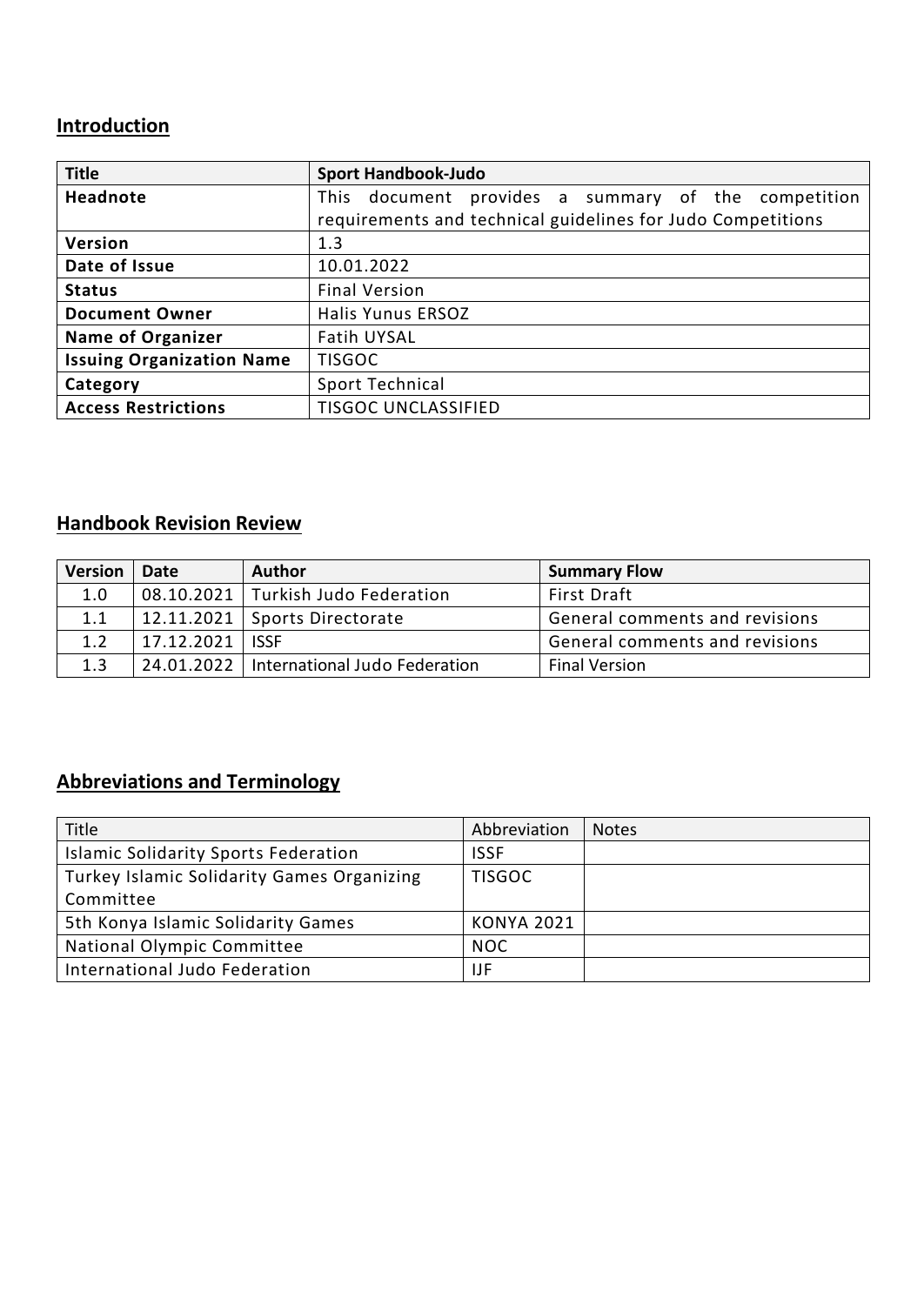# **TECHNICAL RULES**

#### **1. COMPETITION RULES AND REGULATIONS**

1.1. The Judo events at the 5<sup>th</sup> Islamic Solidarity Games, Konya 2021 will be organized in accordance with the latest IJF Sports and Organization Rules, IJF Refereeing Rules and IJF Anti-Doping Rules.

**1.2.** In case of any controversy over the interpretation of rules, the English version of the rules will be considered binding. Issues not covered by the regulations will be dealt with as below.

**1.3.** For general issues, ISG Basic Regulations, General Rules and this Technical Handbook should be consulted

#### **2. COMPETITION MANAGEMENT**

**2.1** Competitions will be organized by TISGOC, in conformity with the IJF Rules and underthe supervision of the Technical Committee.

**2.2** The Technical Delegates will be appointed by the IJF. IJF will constitute the Referees Committee.

**2.3** The Turkish Judo Federation will support the appointment of the National Technical **Officials** 

#### **3. LOCATION AND COMPEITTION SCHEDULE**

**3.1** Judo competitions will be organized between  $15<sup>th</sup> - 17<sup>th</sup>$  Aug 2022. Judo competitions shall will held in Konya Technical University Sports Hall.

**3.2** Training halls will be prepared for the participating teams according to a program organized by the Organizing Committee and distributed to the teams participating in the Games.

#### **4. TECHNICAL MEETING**

**4.1** The Technical Meeting will be held the day prior to the start of competition. The meeting will be attended by:

- Technical Delegate

- Representatives of the Refereeing Committee and referees.

- Two members of each participating team (Official and Coach).

#### **5. COMPETITON AND PARTICIPATION**

**5.1** In individual competitions, each country is entitled to participate in the competition with a maximum of fourteen (14) athletes, up to seven (7) men and seven (7) women, across all weight categories. NOCs are permitted to participate with up to two (2) athletes per weight category.

**5.2** Athletes must have the citizenship of the NOC of the country in which they are registered. For eligibility, only individual passports will be used as the official document of the athlete. Collective passports will not be used.

**5.3** Athletes must hold an IJF Identification (ID) card number.

**5.4** It should be noted that for Judo there are no pre-qualification standards.

**5.5** Judo Weights:

|                            | Men       | Women     |
|----------------------------|-----------|-----------|
|                            | $-60$ kg. | -48 kg.   |
| $\boldsymbol{\mathcal{P}}$ | $-66$ kg. | $-52$ kg. |
| 3                          | -73 kg.   | -57 kg.   |
|                            | $-81$ kg. | $-63$ kg. |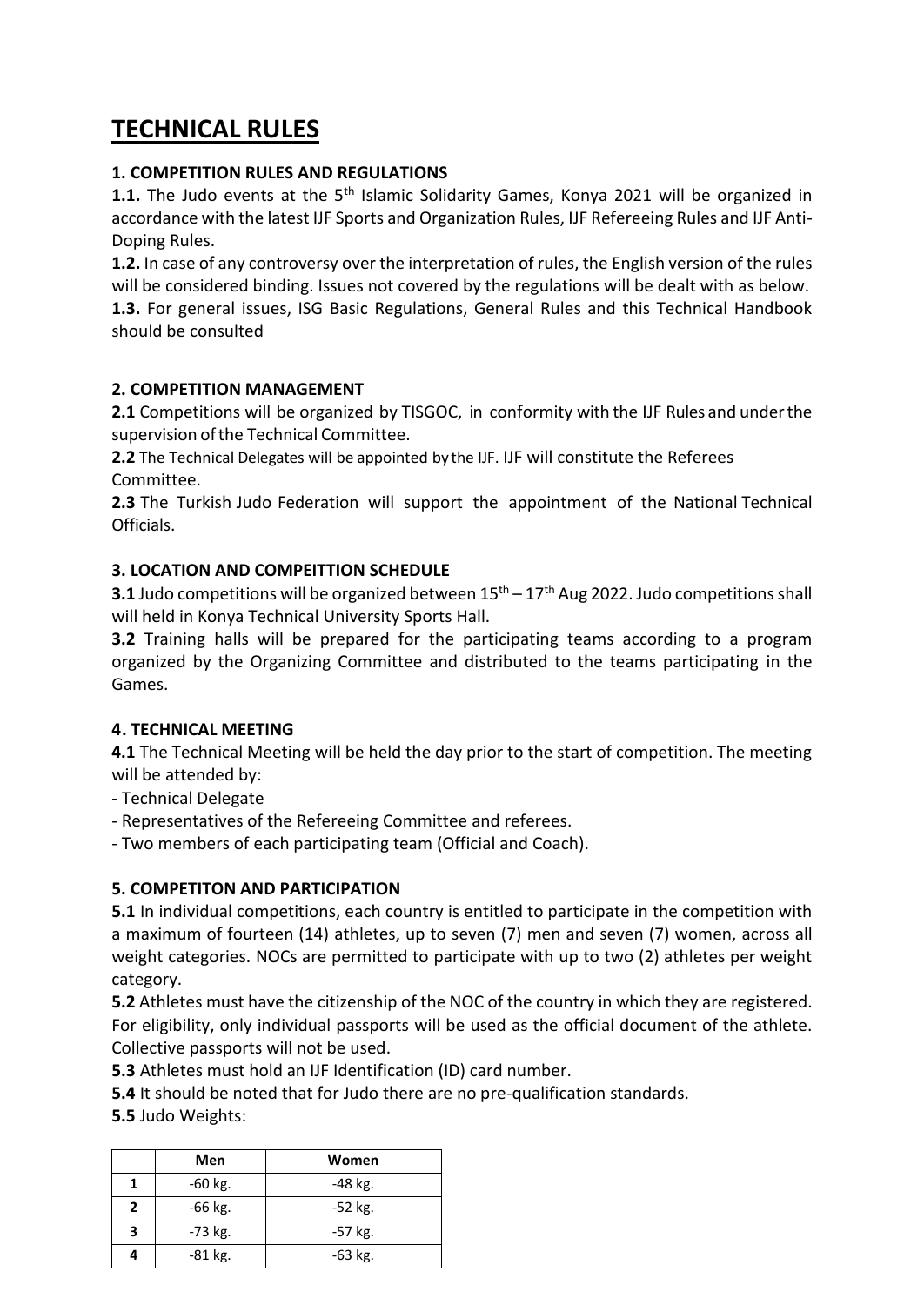|   | -90 kg.    | $-70$ kg. |
|---|------------|-----------|
| 6 | $-100$ kg. | -78 kg.   |
|   | $+100$ kg. | +78 kg.   |

**5.6** Eight teams will take part in the competition for women and ten teams in the competition for men. The current IJF WRL will be used for the qualification of four teams in the team competition. All other teams will be randomly drawn. The teams consist of five athletes, one in every official team weight category. The team competition will be held from the lightest to the heaviest weight category.

**5.7** The weight categories for the team competitions are as follows:

| <b>CATEGORY</b> | <b>WEIGHT CATEGORY</b> |         |         |           |           |
|-----------------|------------------------|---------|---------|-----------|-----------|
| Women           | $-52$ kg.              | -57 kg. | -63 kg. | $-70$ kg. | $+70$ kg. |
| Men             | -66 kg.                | -73 kg. | -81 kg. | -90 kg.   | +90 kg.   |

#### **6. COMPETITION FORMAT**

**6.1** There will be a uniform competition system based on repechage and elimination, starting with the quarter-finals(last eight). For all categories the athletes will be divided into two parts by means of a "draw", and an elimination system will be used to select two finalists who will compete for the gold medal. The athletes defeated in the quarter-final will compete in two repechage contests:

The winners of each of these two repechage competitions will compete in bronze medal competitions against the losers of the semi-final competition of the corresponding table.

The winners (2) of those competitions are placed third.

The losers (2) are placed fifth.

The losers (2) of repechage competitions are placed seventh.

On the draw sheet, the athlete on top will be on the mat with a white judogi and the bottom one with a blue judogi.

**6.2** IJF Regulations for Categories with Low Numbers (2-5 athletes or teams):

 **6.2.1.** In the case of five (5) athletes or teams:

Two (2) athletes on one side of the table compete in a round robin system to get to the final, while the other trio on the other side of the table compete to match them.

The defeated athlete of the single competition must compete with the runner-up from the round robin elimination for the bronze medal (only one bronze medal awarded).

The winner of the single competition matches with the winner from the robin system for gold and silver.

 **6.2.2.** In the case of competition with four (4) athletes:

A competition between two losers for a single bronze medal and a competition between two winners for a gold and silver medal.

 **6.2.3.** In the case of competitions with three (3) athletes:

All athletes compete with each other in the round robin style. The best and the second best will compete for a final. The 3rd place will be awarded if one competition is won.

 **6.2.4.** In the case of competitions with two (2) athletes: Gold and silver medal match is held. However, if one of the opponents cannot pass the weigh-in, one player wins the match will with fusengachi.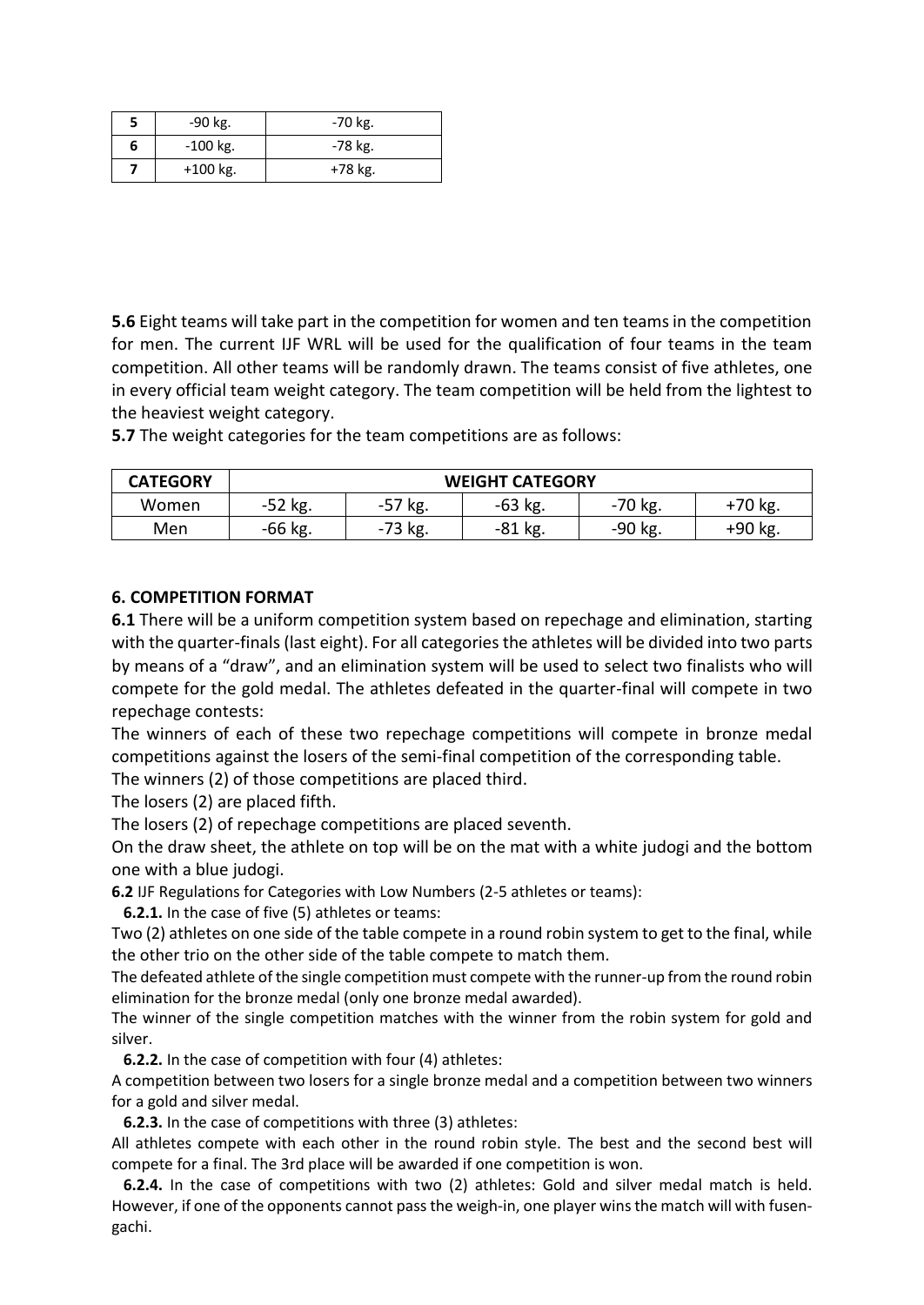#### **7. COMPETITION SCHEDULE**

 **7.1** Tabled below is the outline of the competition schedule. A detailed version will be published closer to the event.

| <b>Date</b>    | Program                                  |
|----------------|------------------------------------------|
|                | Accreditation                            |
|                | <b>Technical Meeting - Draw</b>          |
|                | Referee meeting                          |
| 14 August 2022 | Unofficial weigh-in                      |
|                | Official weigh-in                        |
|                | Men -60 kg., -66 kg., -73 kg.            |
|                | Women -48 kg., -52 kg., -57 kg., -63 kg. |

| Date           | Program                                  |
|----------------|------------------------------------------|
|                | Individual competitions                  |
|                | Judo                                     |
|                | Men -60 kg., -66 kg., -73 kg.            |
|                | Women -48 kg., -52 kg., -57 kg., -63 kg. |
|                |                                          |
| 15 August 2022 | <b>Finals</b>                            |
|                | Unofficial weigh-in                      |
|                | Official weigh-in                        |
|                | Men -81 kg., -90 kg., -100 kg., +100 kg. |
|                | Women -70 kg., -78 kg., +78 kg.          |

| Date           | Program                                  |
|----------------|------------------------------------------|
|                | Individual competitions                  |
|                | Judo                                     |
| 16 August 2022 | Men -81 kg., -90 kg., -100 kg., +100 kg. |
|                | Women -70 kg., -78 kg., +78 kg.          |

| Date           | Program                                          |  |
|----------------|--------------------------------------------------|--|
|                | Team competitions                                |  |
|                | Judo                                             |  |
| 17 August 2022 | Men -66 kg., -73 kg., -81 kg., 90 kg., +90 kg.   |  |
|                | Women -52 kg., -57 kg., -63 kg., 70 kg., +70 kg. |  |